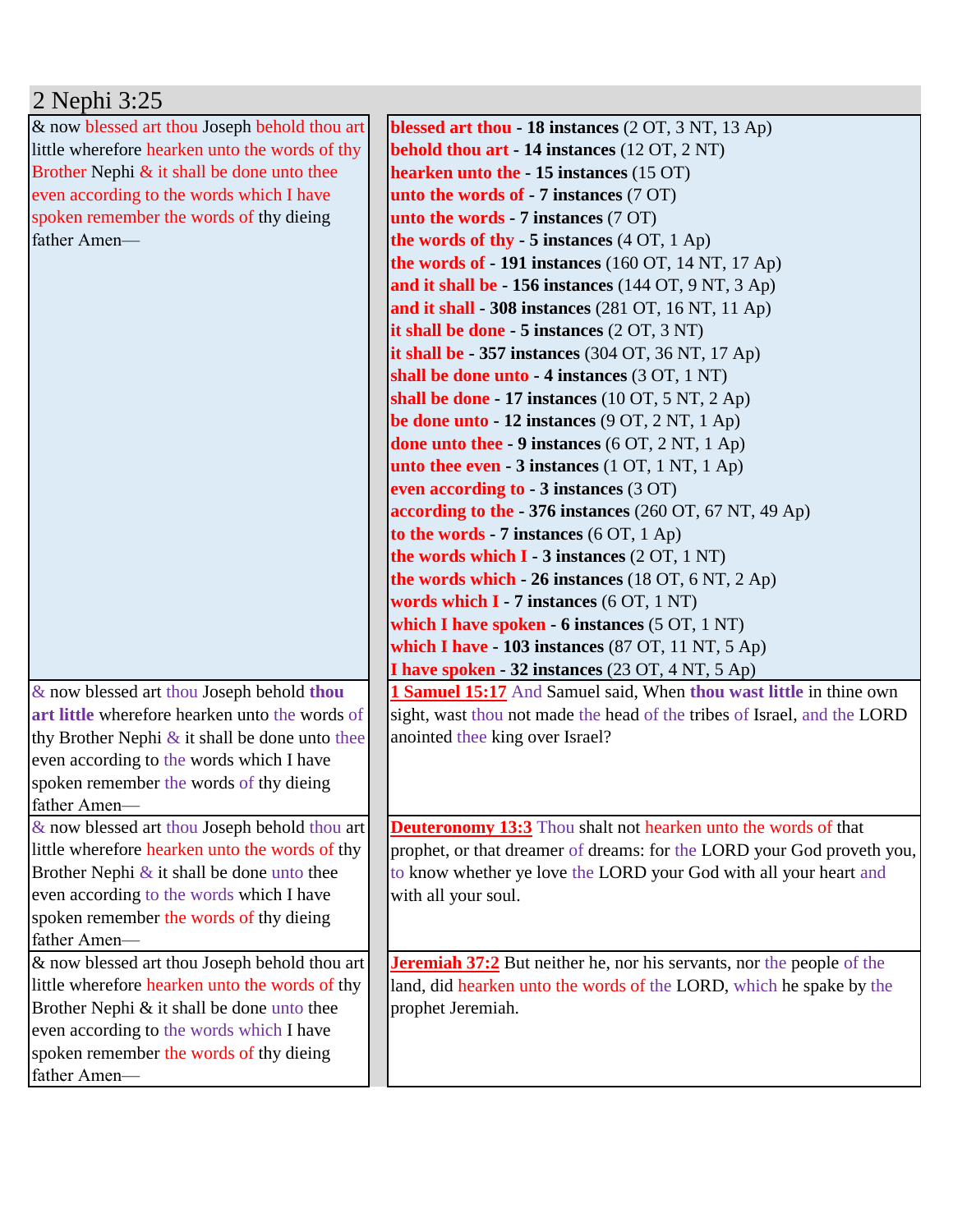| & now blessed art thou Joseph behold thou art  | <b>Jeremiah 27:16</b> Also I spake to the priests and to all this people, saying, |
|------------------------------------------------|-----------------------------------------------------------------------------------|
| little wherefore hearken unto the words of thy | Thus saith the LORD; Hearken not to the words of your prophets that               |
| Brother Nephi & it shall be done unto thee     | prophesy unto you, saying, Behold, the vessels of the LORD'S house                |
| even according to the words which I have       | shall now shortly be brought again from Babylon: for they prophesy a lie          |
| spoken remember the words of thy dieing        | unto you.                                                                         |
| father Amen-                                   |                                                                                   |
| & now blessed art thou Joseph behold thou art  | <b>Obadiah 1:12</b> But thou shouldest not have looked on the day of thy          |
| little wherefore hearken unto the words of thy | brother in the day that he became a stranger; neither shouldest thou have         |
| Brother Nephi & it shall be done unto thee     | rejoiced over the children of Judah in the day of their destruction; neither      |
| even according to the words which I have       | shouldest thou have spoken proudly in the day of distress.                        |
| spoken remember the words of thy dieing        |                                                                                   |
| father Amen-                                   |                                                                                   |
| & now blessed art thou Joseph behold thou art  | 2 Esdras 12:11 The eagle, whom thou sawest come up from the sea, is               |
| little wherefore hearken unto the words of thy | the kingdom which was seen in the vision of thy brother Daniel.                   |
| Brother Nephi & it shall be done unto thee     |                                                                                   |
| even according to the words which I have       |                                                                                   |
| spoken remember the words of thy dieing        |                                                                                   |
| father Amen-                                   |                                                                                   |
| & now blessed art thou Joseph behold thou art  | <b>John 15:7</b> If ye abide in me, and my words abide in you, ye shall ask       |
| little wherefore hearken unto the words of thy | what ye will, and it shall be done unto you.                                      |
| Brother Nephi $\&$ it shall be done unto thee  |                                                                                   |
| even according to the words which I have       |                                                                                   |
| spoken remember the words of thy dieing        |                                                                                   |
| father Amen-                                   |                                                                                   |
| & now blessed art thou Joseph behold thou art  | <b>Esther 9:12</b> And the king said unto Esther the queen, The Jews have         |
| little wherefore hearken unto the words of thy | slain and destroyed five hundred men in Shushan the palace, and the ten           |
| Brother Nephi $\&$ it shall be done unto thee  | sons of Haman; what have they done in the rest of the king's provinces?           |
| even according to the words which I have       | now what is thy petition? and it shall be granted thee: or what is thy            |
| spoken remember the words of thy dieing        | request further? and it shall be done.                                            |
| father Amen-                                   |                                                                                   |
| & now blessed art thou Joseph behold thou art  | <b>Obadiah 1:15</b> For the day of the LORD is near upon all the heathen: as      |
| little wherefore hearken unto the words of thy | thou hast done, it shall be done unto thee: thy reward shall return upon          |
| Brother Nephi & it shall be done unto thee     | thine own head.                                                                   |
| even according to the words which I have       |                                                                                   |
| spoken remember the words of thy dieing        |                                                                                   |
| father Amen-                                   |                                                                                   |
| & now blessed art thou Joseph behold thou art  | <b>Psalm 120:3</b> What shall be given unto thee? or what shall be done unto      |
| little wherefore hearken unto the words of thy | thee, thou false tongue?                                                          |
| Brother Nephi & it shall be done unto thee     |                                                                                   |
| even according to the words which I have       |                                                                                   |
| spoken remember the words of thy dieing        |                                                                                   |
| father Amen-                                   |                                                                                   |